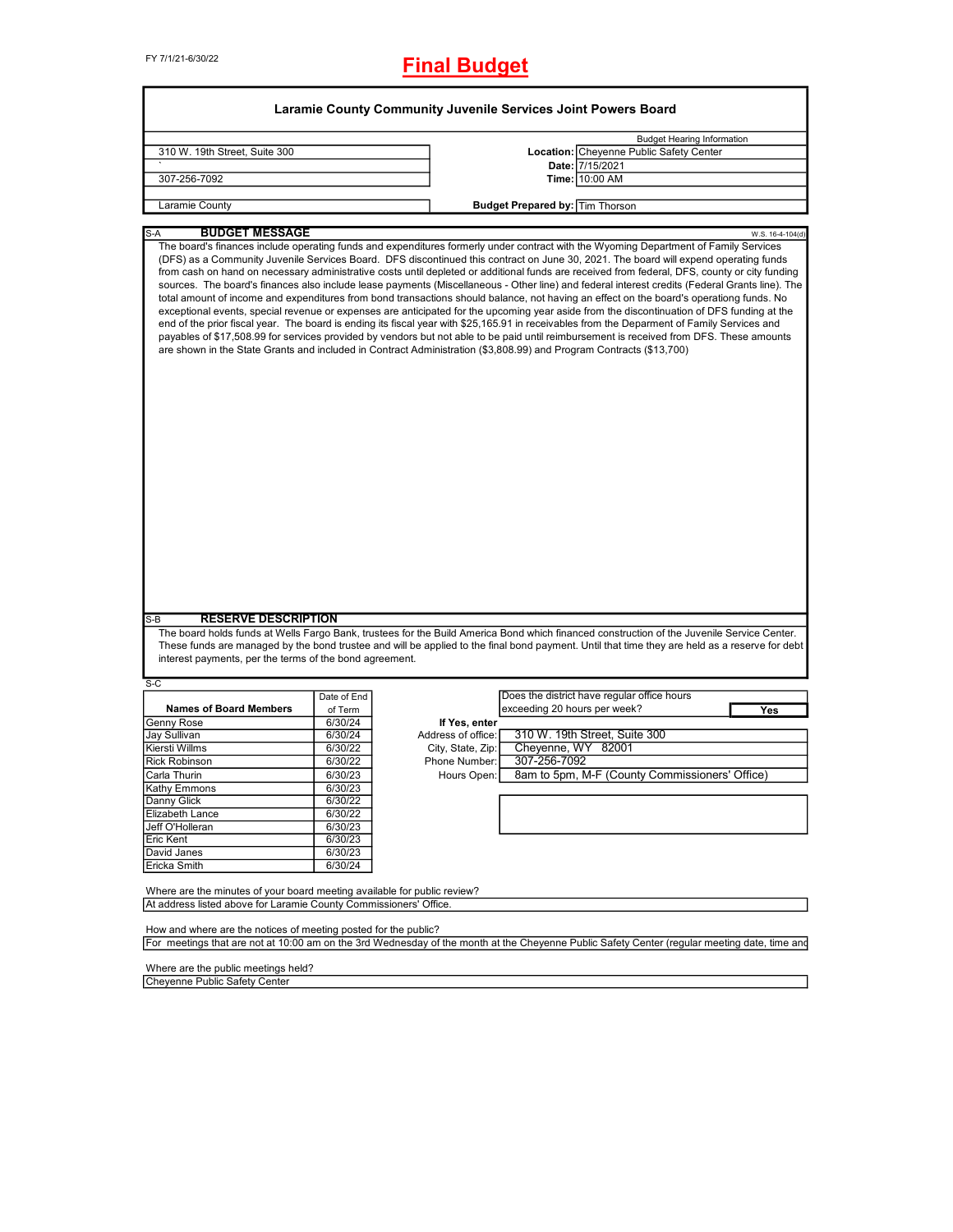### **FINAL BUDGET SUMMARY**

|       | <b>OVERVIEW</b>                                             | 2019-2020<br>Actual | 2020-2021<br>Estimated | 2021-2022<br>Proposed | <b>Final Approval</b> |
|-------|-------------------------------------------------------------|---------------------|------------------------|-----------------------|-----------------------|
| $S-1$ | <b>Total Budgeted Expenditures</b>                          | \$137,283           | \$151.559              | \$76,509              | \$76,509              |
| $S-2$ | <b>Total Principal to Pay on Debt</b>                       | \$179,588           | \$165,000              | \$165,000             | \$165,000             |
| $S-3$ | <b>Total Change to Restricted Funds</b>                     | \$0                 | \$18                   | \$0                   | \$0                   |
| $S-4$ | <b>Total General Fund and Forecasted Revenues Available</b> | \$316,994           | \$345,680              | \$246,643             | \$246,643             |
| $S-5$ | Amount requested from County Commissioners                  | \$0                 | \$0                    | \$0                   | \$0                   |
| $S-6$ | <b>Additional Funding Needed:</b>                           |                     |                        | \$0                   | \$0                   |

|                  | <b>REVENUE SUMMARY</b>                                                          | 2019-2020<br>Actual | 2020-2021<br>Estimated                                        | 2021-2022<br>Proposed | <b>Final Approval</b> |
|------------------|---------------------------------------------------------------------------------|---------------------|---------------------------------------------------------------|-----------------------|-----------------------|
|                  |                                                                                 |                     |                                                               |                       |                       |
| $S-7$            | <b>Operating Revenues</b>                                                       | \$0                 | \$0                                                           | \$0                   | \$0                   |
| $S-8$            | Tax levy (From the County Treasurer)                                            | \$0                 | \$0                                                           | \$0                   | \$0                   |
| $S-9$            | <b>Government Support</b>                                                       | \$0                 | \$0                                                           | \$0                   | \$0                   |
| $S-10$           | Grants                                                                          | \$117,078           | \$140,579                                                     | \$56,666              | \$56,666              |
| $S-11$           | Other County Support (Not from Co. Treas.)                                      | \$0                 | \$0                                                           | \$0                   | \$0                   |
| $S-12$           | <b>Miscellaneous</b>                                                            | \$188,103           | \$193,288                                                     | \$174,881             | \$174,881             |
| $S-13$           | <b>Other Forecasted Revenue</b>                                                 | \$0                 | \$0                                                           | \$0                   | \$0                   |
| $S-14$           | <b>Total Revenue</b>                                                            | \$305,181           | \$333.867                                                     | \$231,547             | \$231,547             |
|                  | FY 7/1/21-6/30/22                                                               |                     | Laramie County Community Juvenile Services Joint Powers Board |                       |                       |
|                  | <b>EXPENDITURE SUMMARY</b>                                                      | 2019-2020           | 2020-2021                                                     | 2021-2022             |                       |
|                  |                                                                                 | Actual              | Estimated                                                     | Proposed              | <b>Final Approval</b> |
|                  |                                                                                 |                     |                                                               |                       |                       |
| $S-15$           | Capital Outlay                                                                  | \$0                 | \$0                                                           | \$0                   | \$0                   |
| $S-16$           | <b>Interest and Fees On Debt</b>                                                | \$60,500            | \$52,500                                                      | \$52,500              | \$52,500              |
| $S-17$           | Administration                                                                  | \$18,406            | \$24,309                                                      | \$9,809               | \$9,809               |
| $S-18$<br>$S-19$ | <b>Operations</b><br><b>Indirect Costs</b>                                      | \$57,877<br>\$500   | \$74,250<br>\$500                                             | \$13,700<br>\$500     | \$13,700<br>\$500     |
| <b>S-20R</b>     | <b>Expenditures paid by Reserves</b>                                            | \$0                 | \$0                                                           | \$0                   | \$0                   |
| $S-20$           | <b>Total Expenditures</b>                                                       | \$137,283           | \$151,559                                                     | \$76,509              | \$76,509              |
|                  |                                                                                 |                     |                                                               |                       |                       |
|                  | <b>DEBT SUMMARY</b>                                                             | 2019-2020<br>Actual | 2020-2021<br>Estimated                                        | 2021-2022<br>Proposed | <b>Final Approval</b> |
|                  |                                                                                 |                     |                                                               |                       |                       |
| $S-21$           | <b>Principal Paid on Debt</b>                                                   | \$179,588           | \$165,000                                                     | \$165,000             | \$165,000             |
|                  | <b>CASH AND INVESTMENTS</b>                                                     | 2019-2020           | 2020-2021                                                     | 2021-2022             | <b>Final Approval</b> |
|                  |                                                                                 | Actual              | Estimated                                                     | Proposed              |                       |
| $S-22$           | <b>TOTAL GENERAL FUNDS</b>                                                      | \$11,813            | \$11,813                                                      | \$15,096              | \$15,096              |
| $S-23$           | <b>Summary of Reserve Funds</b><br><b>Beginning Balance in Reserve Accounts</b> |                     |                                                               |                       |                       |
|                  |                                                                                 |                     |                                                               |                       |                       |

| $S-23$ | <b>Beginning Balance in Reserve Accounts</b> |           |           |           |           |
|--------|----------------------------------------------|-----------|-----------|-----------|-----------|
| $S-24$ | a. Sinking and Debt Service Funds            | \$0       | \$0       | \$0       | \$0       |
| $S-25$ | b. Reserves                                  | \$0       | \$0       | \$0       | \$0       |
| $S-26$ | c. Bond Funds                                | \$191,075 | \$191.075 | \$191,093 | \$191,093 |
|        | Total Reserves (a+b+c)                       | \$191.075 | \$191.075 | \$191.093 | \$191,093 |
| $S-27$ | Amount to be added                           |           |           |           |           |
| $S-28$ | a. Sinking and Debt Service Funds            | \$0       | \$0       | \$0       | \$0       |
| $S-29$ | b. Reserves                                  | \$0       | \$0       | \$0       | \$0       |
| $S-30$ | c. Bond Funds                                | \$0       | \$18      | \$0       | \$0       |
|        | Total to be added (a+b+c)                    | \$0       | \$18      | \$0       | \$0       |
| $S-31$ | Subtotal                                     | \$191,075 | \$191.093 | \$191.093 | \$191,093 |
|        |                                              |           |           |           |           |
| $S-32$ | Less Total to be spent                       | \$0       | \$0       | \$0       | \$0       |
| $S-33$ | TOTAL RESERVES AT END OF FISCAL YEAR         | \$191,075 | \$191.093 | \$191.093 | \$191,093 |

*End of Summary*

*Budget Officer / District Official (if not same as "Submitted by")*

Date adopted by Special District

**DISTRICT ADDRESS:**  $\frac{310 \text{ W}}{19 \text{ th}}$  Street, Suite 300

**DISTRICT PHONE:** 307-256-7092

`

1/23/19 *Form approved by Wyoming Department of Audit, Public Funds Division Prepared in compliance with the Uniform Municipal Fiscal Procedures Act (W.S. 16-4-101 through 124) as it applies.*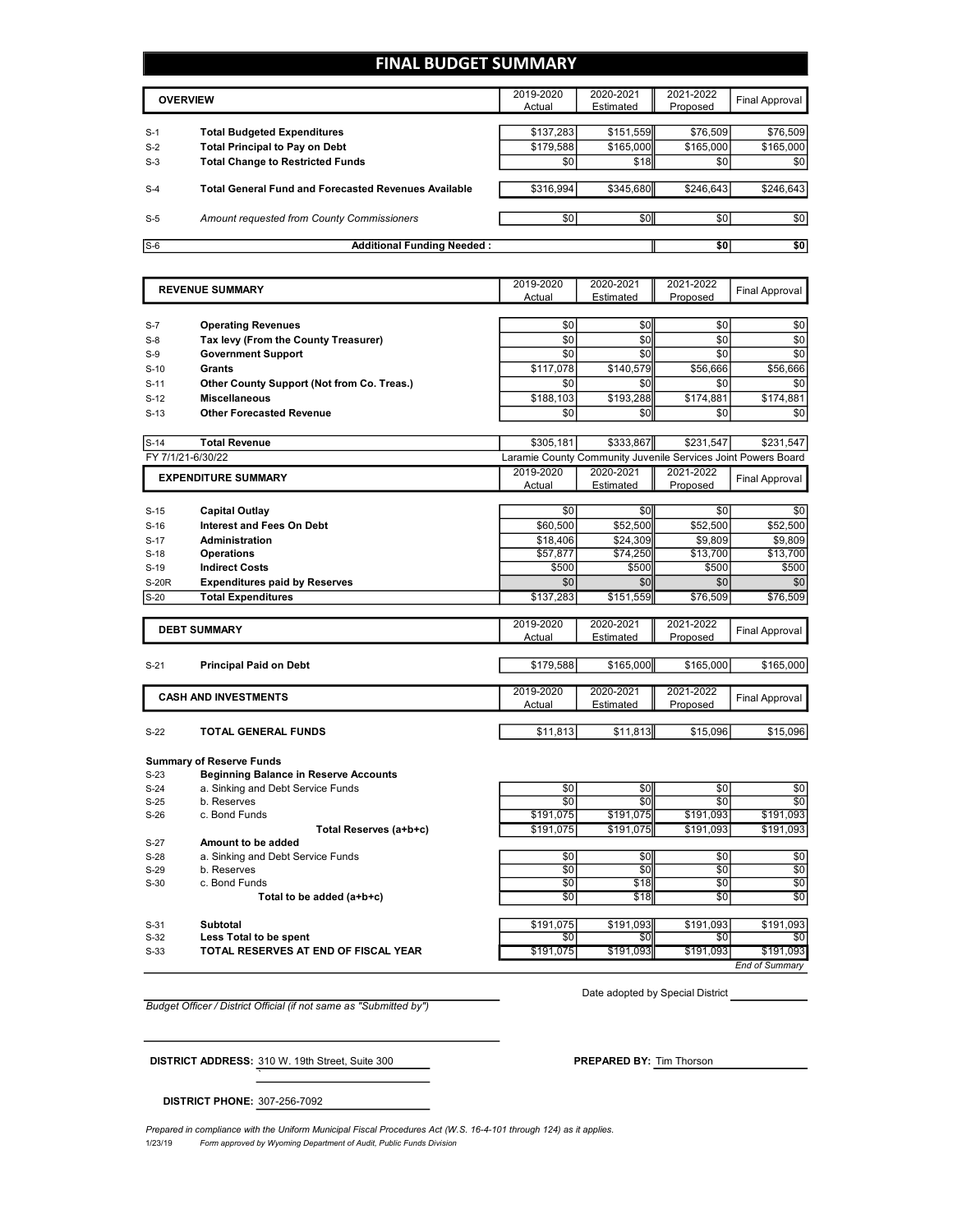Laramie County Community Juvenile Services Joint Power **NAME OF DISTRICT/BOARD**

**FYE** 6/30/2022

|                    | <b>NAME OF DISTRICT/BOARD</b>                                                        |                                 |                     |                        |                       |                       |
|--------------------|--------------------------------------------------------------------------------------|---------------------------------|---------------------|------------------------|-----------------------|-----------------------|
|                    | PROPERTY TAXES AND ASSESSMENTS                                                       |                                 |                     |                        |                       |                       |
|                    |                                                                                      | <b>DOA Chart</b><br>of Accounts | 2019-2020<br>Actual | 2020-2021<br>Estimated | 2021-2022<br>Proposed | <b>Final Approval</b> |
| $R-1$              | <b>Property Taxes and Assessments Received</b>                                       |                                 |                     |                        |                       |                       |
| $R-1.1$<br>$R-1.2$ | Tax Levy (From the County Treasurer)<br>Other County Support (see note on the right) | 4001<br>4005                    |                     |                        |                       |                       |
|                    |                                                                                      |                                 |                     |                        |                       |                       |
|                    | <b>FORECASTED REVENUE</b>                                                            |                                 |                     |                        |                       |                       |
|                    |                                                                                      | <b>DOA Chart</b>                | 2019-2020           | 2020-2021              | 2021-2022             |                       |
|                    |                                                                                      | of Accounts                     | Actual              | Estimated              | Proposed              | <b>Final Approval</b> |
| $R-2$              | <b>Revenues from Other Governments</b>                                               |                                 |                     |                        |                       |                       |
| $R-2.1$            | <b>State Aid</b>                                                                     | 4211                            |                     |                        |                       |                       |
|                    | R-2.2 Additional County Aid (non-treasurer)                                          | 4237                            |                     |                        |                       |                       |
| $R-2.3$            | City (or Town) Aid                                                                   | 4237                            |                     |                        |                       |                       |
| $R-2.4$            | Other (Specify)                                                                      | 4237                            |                     |                        |                       |                       |
| $R - 2.5$          | <b>Total Government Support</b>                                                      |                                 | \$0                 | \$0                    | \$0                   | \$0                   |
| $R-3$              | <b>Operating Revenues</b>                                                            |                                 |                     |                        |                       |                       |
| $R-3.1$            | <b>Customer Charges</b>                                                              | 4300                            |                     |                        |                       |                       |
| $R-3.2$            | Sales of Goods or Services                                                           | 4300                            |                     |                        |                       |                       |
| $R-3.3$            | <b>Other Assessments</b>                                                             | 4503                            |                     |                        |                       |                       |
| $R-3.4$            | <b>Total Operating Revenues</b>                                                      |                                 | \$0                 | \$0                    | \$0                   | \$0                   |
| $R-4$              | <b>Grants</b>                                                                        |                                 |                     |                        |                       |                       |
| $R-4.1$            | <b>Direct Federal Grants</b>                                                         | 4201                            | \$12,809            | \$35,369               | \$31,500              | \$31,500              |
|                    | R-4.2 Federal Grants thru State Agencies                                             | 4201                            |                     |                        |                       |                       |
| R-4.3              | <b>Grants from State Agencies</b>                                                    | 4211                            | \$104,269           | \$105,210              | \$25,166              | \$25,166              |
| $R-4.4$            | <b>Total Grants</b>                                                                  |                                 | \$117,078           | \$140,579              | \$56,666              | \$56,666              |
| $R-5$              | <b>Miscellaneous Revenue</b>                                                         |                                 |                     |                        |                       |                       |
| $R-5.1$            | Interest                                                                             | 4501                            | \$2,639             | \$20                   | \$20                  | \$20                  |
| $R-5.2$            | Other: Specify<br>Lease w/ Laramie County                                            | 4500                            | \$185,464           | \$193.268              | \$174,861             | \$174,861             |
| $R-5.3$            | Other: Additional                                                                    |                                 |                     |                        |                       |                       |
| $R-5.4$            | <b>Total Miscellaneous</b>                                                           |                                 | \$188,103           | \$193,288              | \$174,881             | \$174,881             |
| $R-5.5$            | <b>Total Forecasted Revenue</b>                                                      |                                 | \$305,181           | \$333,867              | \$231,547             | \$231,547             |
| $R-6$              | <b>Other Forecasted Revenue</b>                                                      |                                 |                     |                        |                       |                       |
| $R-6.1$            | a. Other past due as estimated by Co. Treas.                                         | 4004                            |                     |                        |                       |                       |
| $R-6.2$            | b. Other forecasted revenue (specify):                                               |                                 |                     |                        |                       |                       |
| $R-6.3$            |                                                                                      | 4500                            |                     |                        |                       |                       |
| $R-6.4$            |                                                                                      | 4500                            |                     |                        |                       |                       |

R-6.5

R-6.6 **Total Other Forecasted Revenue (a+b)** \$0 \$0 \$0 \$0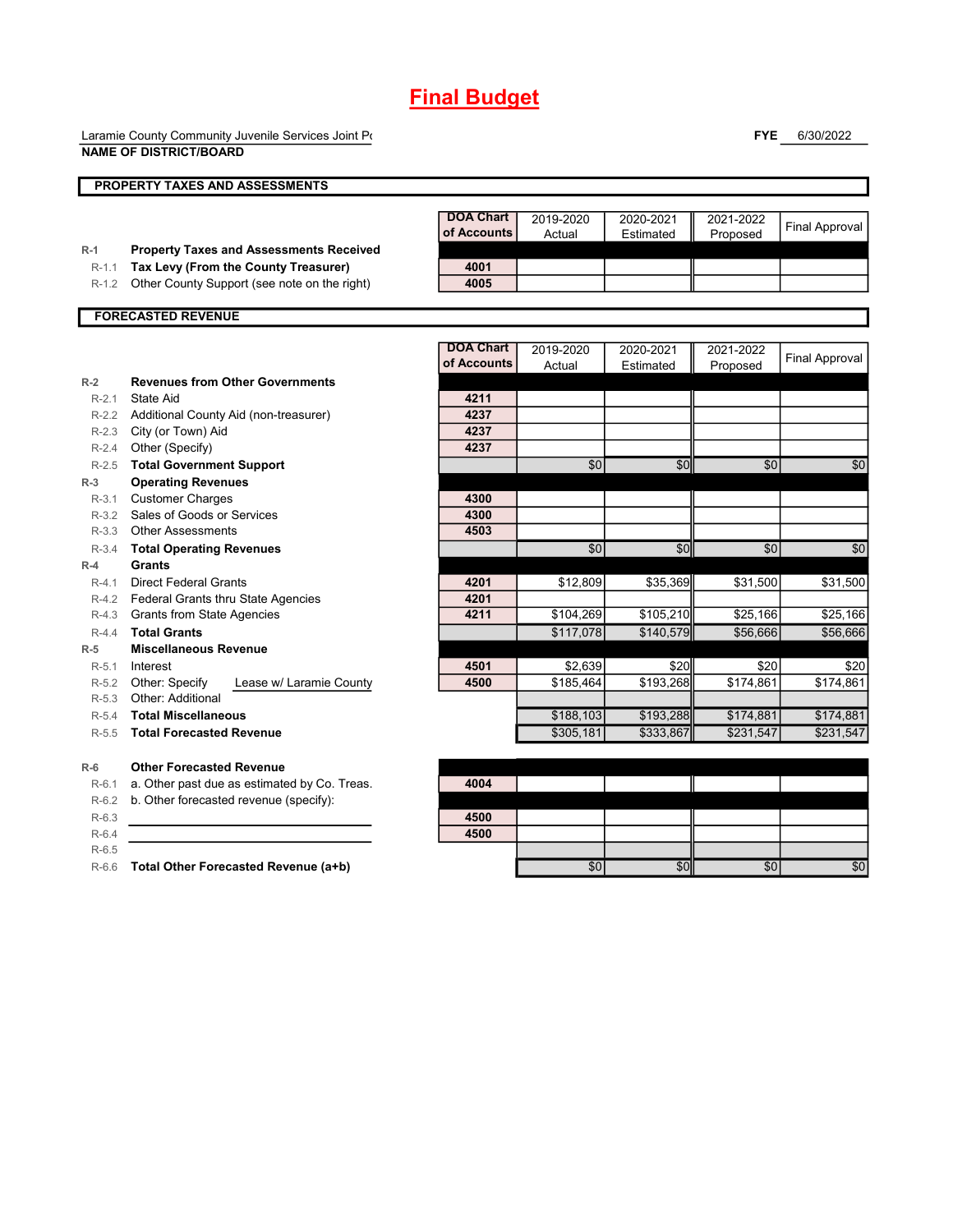### **CAPITAL OUTLAY BUDGET**

|           |                         | of Accou |
|-----------|-------------------------|----------|
| $E-1$     | <b>Capital Outlay</b>   |          |
| $E - 1.1$ | <b>Real Property</b>    | 6201     |
| $E - 1.2$ | Vehicles                | 6210     |
| $E - 1.3$ | <b>Office Equipment</b> | 6211     |
| $E - 1.4$ | Other (Specify)         |          |
| $E-1.5$   |                         | 6200     |
| $E - 1.6$ |                         | 6200     |
| $E - 1.7$ |                         |          |
| $E-1.8$   | TOTAL CAPITAL OUTLAY    |          |

| <b>DOA Chart</b><br>of Accounts | 2019-2020<br>Actual | 2020-2021<br>Estimated | 2021-2022<br>Proposed | <b>Final Approval</b> |
|---------------------------------|---------------------|------------------------|-----------------------|-----------------------|
|                                 |                     |                        |                       |                       |
| 6201                            |                     |                        |                       |                       |
| 6210                            |                     |                        |                       |                       |
| 6211                            |                     |                        |                       |                       |
|                                 |                     |                        |                       |                       |
| 6200                            |                     |                        |                       |                       |
| 6200                            |                     |                        |                       |                       |
|                                 |                     |                        |                       |                       |
|                                 | \$0                 | \$0                    | \$0                   | \$0                   |

#### **ADMINISTRATION BUDGET**

|           |                                      | <b>DOA Chart</b> | 2019-2020 | 2020-2021 | 2021-2022 |                |
|-----------|--------------------------------------|------------------|-----------|-----------|-----------|----------------|
|           |                                      | of Accounts      | Actual    | Estimated | Proposed  | Final Approval |
| $E-2$     | <b>Personnel Services</b>            |                  |           |           |           |                |
| $E - 2.1$ | Administrator                        | 7002             |           |           |           |                |
| $E - 2.2$ | Secretary                            | 7003             |           |           |           |                |
| $E - 2.3$ | Clerical                             | 7004             |           |           |           |                |
| $E - 2.4$ | Other (Specify)                      |                  |           |           |           |                |
| $E-2.5$   |                                      | 7005             |           |           |           |                |
| $E - 2.6$ |                                      | 7005             |           |           |           |                |
| $E - 2.7$ |                                      |                  |           |           |           |                |
| $E-3$     | <b>Board Expenses</b>                |                  |           |           |           |                |
| $E - 3.1$ | Travel                               | 7011             |           |           |           |                |
| $E - 3.2$ | Mileage                              | 7012             |           |           |           |                |
| $E - 3.3$ | Other (Specify)                      |                  |           |           |           |                |
| $E - 3.4$ |                                      | 7013             |           |           |           |                |
| $E - 3.5$ |                                      | 7013             |           |           |           |                |
| $E - 3.6$ |                                      |                  |           |           |           |                |
| $E-4$     | <b>Contractual Services</b>          |                  |           |           |           |                |
| $E - 4.1$ | Legal                                | 7021             |           |           | \$600     | \$600          |
| $E-4.2$   | Accounting/Auditing                  | 7022             |           |           |           |                |
| $E-4.3$   | Other (Specify)                      |                  |           |           |           |                |
| $E-4.4$   |                                      | 7023             |           |           |           |                |
| $E-4.5$   | Administration contract              | 7023             | \$18,406  | \$24,309  | \$9,209   | \$9,209        |
| $E-4.6$   |                                      |                  |           |           |           |                |
| $E-5$     | <b>Other Administrative Expenses</b> |                  |           |           |           |                |
| $E - 5.1$ | Office Supplies                      | 7031             |           |           |           |                |
| $E-5.2$   | Office equipment, rent & repair      | 7032             |           |           |           |                |
| $E-5.3$   | Education                            | 7033             |           |           |           |                |
| $E - 5.4$ | Registrations                        | 7034             |           |           |           |                |
| $E-5.5$   | Other (Specify)                      |                  |           |           |           |                |
| $E-5.6$   |                                      | 7035             |           |           |           |                |
| $E - 5.7$ |                                      | 7035             |           |           |           |                |
| $E - 5.8$ |                                      |                  |           |           |           |                |
| $E-6$     | <b>TOTAL ADMINISTRATION</b>          |                  | \$18,406  | \$24,309  | \$9,809   | \$9,809        |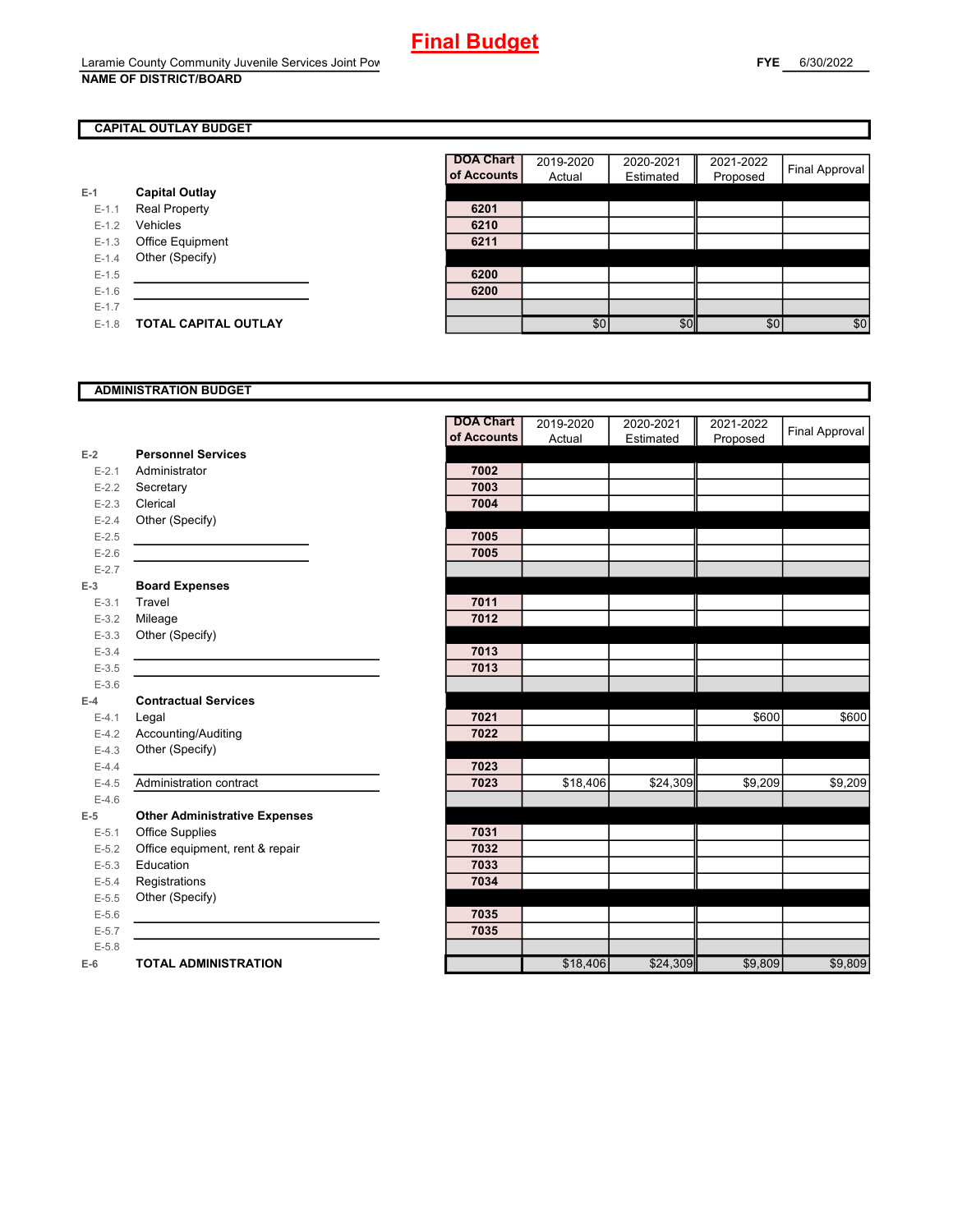#### **OPERATIONS BUDGET**

|           |                                                                                           | <b>DOA Chart</b> | 2019-2020 | 2020-2021 | 2021-2022 |                       |
|-----------|-------------------------------------------------------------------------------------------|------------------|-----------|-----------|-----------|-----------------------|
|           |                                                                                           | of Accounts      | Actual    | Estimated | Proposed  | <b>Final Approval</b> |
| $E-7$     | <b>Personnel Services</b>                                                                 |                  |           |           |           |                       |
| $E - 7.1$ | Wages--Operations                                                                         | 7202             |           |           |           |                       |
| $E - 7.2$ | Service Contracts                                                                         | 7203             |           |           |           |                       |
| $E - 7.3$ | Other (Specify)                                                                           |                  |           |           |           |                       |
| $E - 7.4$ |                                                                                           | 7204             |           |           |           |                       |
| $E - 7.5$ |                                                                                           | 7204             |           |           |           |                       |
| $E - 7.6$ |                                                                                           |                  |           |           |           |                       |
| $E-8$     | <b>Travel</b>                                                                             |                  |           |           |           |                       |
| $E-8.1$   | Mileage                                                                                   | 7211             |           |           |           |                       |
| $E - 8.2$ | Other (Specify)                                                                           |                  |           |           |           |                       |
| $E-8.3$   |                                                                                           | 7212             |           |           |           |                       |
| $E - 8.4$ | the control of the control of the control of the control of the control of the control of | 7212             |           |           |           |                       |
| $E - 8.5$ |                                                                                           |                  |           |           |           |                       |
| $E-9$     | <b>Operating supplies (List)</b>                                                          |                  |           |           |           |                       |
| $E-9.1$   | <u> 1980 - Johann Barnett, fransk politik (</u>                                           | 7220             |           |           |           |                       |
| $E-9.2$   |                                                                                           | 7220             |           |           |           |                       |
| $E-9.3$   |                                                                                           | 7220             |           |           |           |                       |
| $E - 9.4$ |                                                                                           | 7220             |           |           |           |                       |
| $E-9.5$   |                                                                                           |                  |           |           |           |                       |
| $E-10$    | <b>Program Services (List)</b>                                                            |                  |           |           |           |                       |
| $E-10.1$  | Contracts with juvenile service providers                                                 | 7230             | \$57,877  | \$74,250  | \$13,700  | \$13,700              |
| $E-10.2$  |                                                                                           | 7230             |           |           |           |                       |
| $E-10.3$  |                                                                                           | 7230             |           |           |           |                       |
| $E-10.4$  |                                                                                           | 7230             |           |           |           |                       |
| $E-10.5$  |                                                                                           |                  |           |           |           |                       |
| $E-11$    | <b>Contractual Arrangements (List)</b>                                                    |                  |           |           |           |                       |
| $E-11.1$  |                                                                                           | 7400             |           |           |           |                       |
| $E-11.2$  |                                                                                           | 7400             |           |           |           |                       |
| $E-11.3$  |                                                                                           | 7400             |           |           |           |                       |
| $E-11.4$  |                                                                                           | 7400             |           |           |           |                       |
| $E-11.5$  |                                                                                           |                  |           |           |           |                       |
| $E-12$    | <b>Other operations (Specify)</b>                                                         |                  |           |           |           |                       |
| $E-12.1$  |                                                                                           | 7450             |           |           |           |                       |
| $E-12.2$  |                                                                                           | 7450             |           |           |           |                       |
| $E-12.3$  |                                                                                           | 7450             |           |           |           |                       |
| $E-12.4$  |                                                                                           | 7450             |           |           |           |                       |
| $E-12.5$  |                                                                                           |                  |           |           |           |                       |
| $E-13$    | <b>TOTAL OPERATIONS</b>                                                                   |                  | \$57,877  | \$74,250  | \$13,700  | \$13,700              |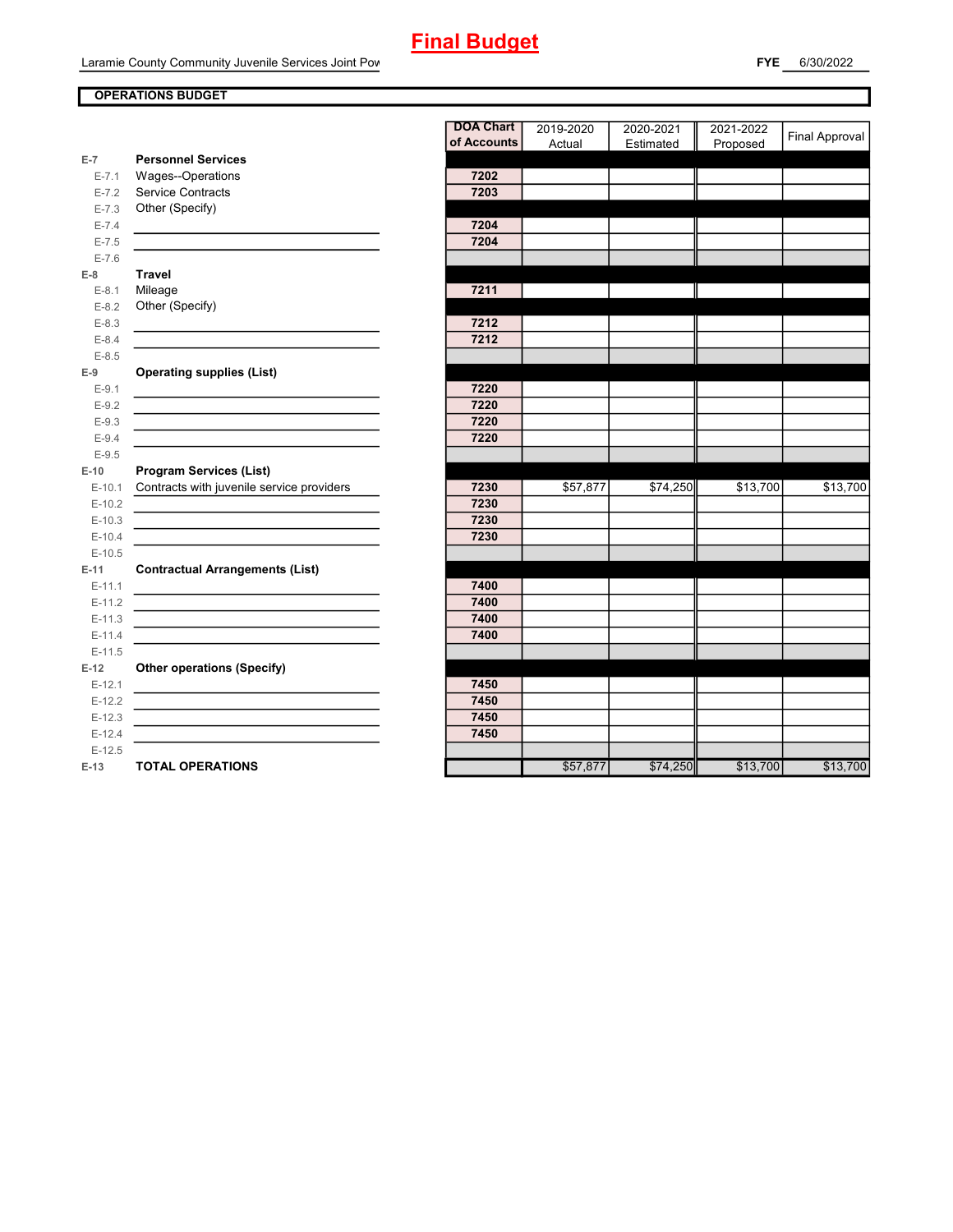#### **INDIRECT COSTS BUDGET**

|          |                              | <b>DOA Chart</b> | 2019-2020 | 2020-2021 | 2021-2022 | <b>Final Approval</b> |
|----------|------------------------------|------------------|-----------|-----------|-----------|-----------------------|
|          |                              | of Accounts      | Actual    | Estimated | Proposed  |                       |
| $E-14$   | <b>Insurance</b>             |                  |           |           |           |                       |
| $E-14.1$ | Liability                    | 7502             | \$500     | \$500     | \$500     | \$500                 |
| $E-14.2$ | Buildings and vehicles       | 7503             |           |           |           |                       |
| $E-14.3$ | Equipment                    | 7504             |           |           |           |                       |
| $E-14.4$ | Other (Specify)              |                  |           |           |           |                       |
| $E-14.5$ |                              | 7505             |           |           |           |                       |
| $E-14.6$ |                              | 7505             |           |           |           |                       |
| $E-14.7$ |                              |                  |           |           |           |                       |
| $E-15$   | Indirect payroll costs:      |                  |           |           |           |                       |
| $E-15.1$ | FICA (Social Security) taxes | 7511             |           |           |           |                       |
| $E-15.2$ | <b>Workers Compensation</b>  | 7512             |           |           |           |                       |
| $E-15.3$ | <b>Unemployment Taxes</b>    | 7513             |           |           |           |                       |
| $E-15.4$ | Retirement                   | 7514             |           |           |           |                       |
| $E-15.5$ | Health Insurance             | 7515             |           |           |           |                       |
| $E-15.6$ | Other (Specify)              |                  |           |           |           |                       |
| $E-15.7$ |                              | 7516             |           |           |           |                       |
| $E-15.8$ |                              | 7516             |           |           |           |                       |
| $E-15.9$ |                              |                  |           |           |           |                       |
|          |                              |                  |           |           |           |                       |
| $E-17$   | <b>TOTAL INDIRECT COSTS</b>  |                  | \$500     | \$500     | \$500     | \$500                 |

### **DEBT SERVICE BUDGET**

| D-1 |  | <b>Debt Service</b> |  |
|-----|--|---------------------|--|
|-----|--|---------------------|--|

D-1.1 **Principal** 

**D-1.2 Interest** 

D-1.3 **Fees** 

Г

**D-2 TOTAL DEBT SERVICE** 

| <b>DOA Chart</b> | 2019-2020 | 2020-2021 | 2021-2022 | <b>Final Approval</b> |
|------------------|-----------|-----------|-----------|-----------------------|
| of Accounts      | Actual    | Estimated | Proposed  |                       |
|                  |           |           |           |                       |
| 6401             | \$179.588 | \$165,000 | \$165,000 | \$165,000             |
| 6410             | \$60,500  | \$52,500  | \$52,500  | \$52.500              |
| 6420             |           |           |           |                       |
|                  | \$240,088 | \$217,500 | \$217,500 | \$217,500             |